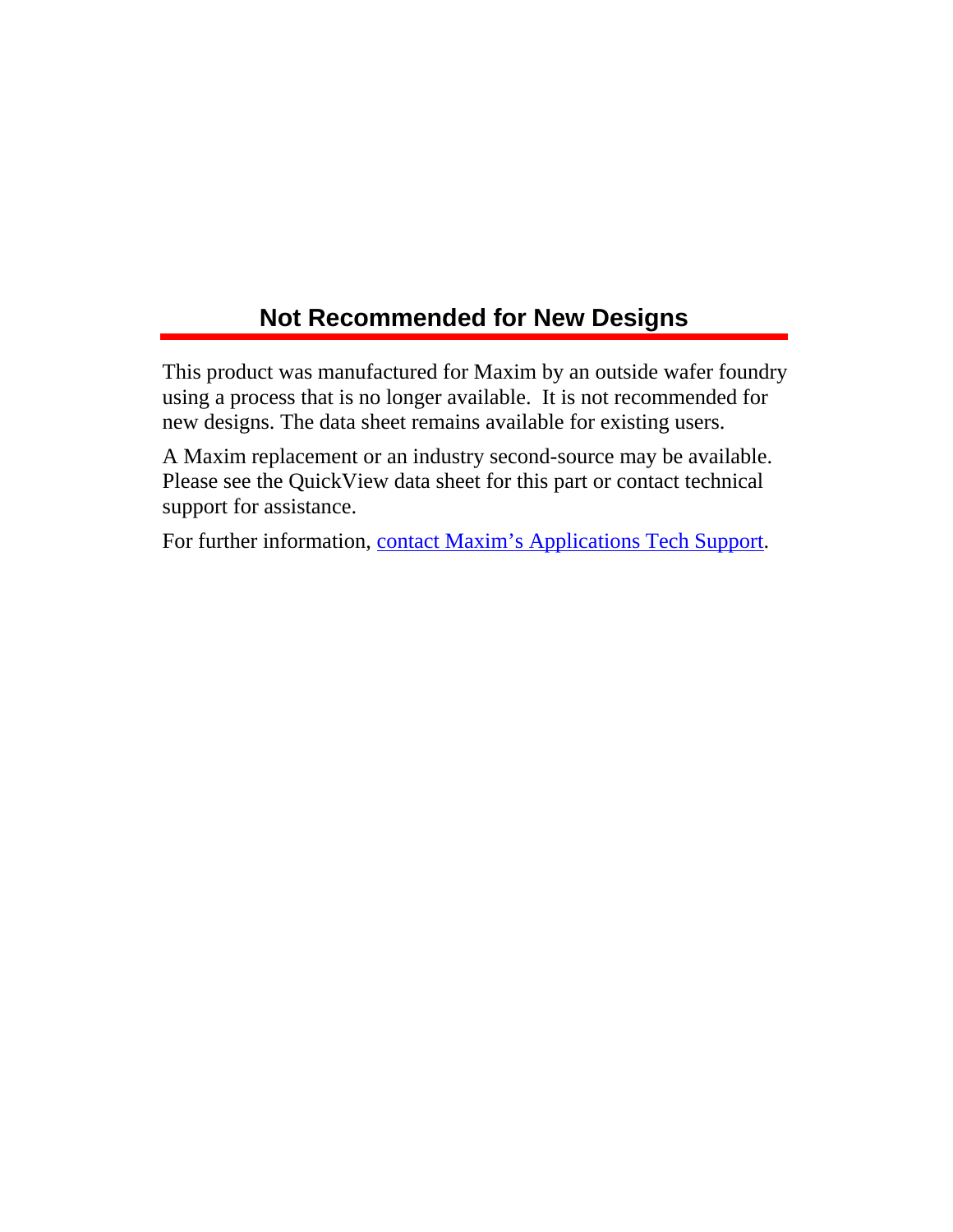19-0167; Rev 2; 6/95

**MAXIM** 



# **MAXIM 5V/3.3V/3V/Adjustable-Output, 1A, Step-Down, PWM, Switch-Mode DC-DC Regulators**

### **\_\_\_\_\_\_\_\_\_\_\_\_\_\_\_General Description**

The MAX830/MAX831/MAX832/MAX833 are monolithic, bipolar, pulse-width-modulation (PWM), switch-mode, stepdown DC-DC regulators. Each is rated at 1A. Very few external components are needed for standard operation because the power switch, oscillator, feedback, and control circuitry are all on-chip. Employing a classic buck topology, these regulators perform high-current step-down functions.

These regulators have excellent dynamic and transient response characteristics, while featuring cycle-by-cycle current limiting to protect against overcurrent faults and shortcircuit output faults. They have a wide 8V to 30V input range. Outputs for the MAX831/MAX832/MAX833 are fixed at 5V/3.3V/3V, respectively. The MAX830 output is adjustable.

Available in 16-pin SO packages, the MAX830–MAX833 have a preset 100kHz oscillator frequency. In addition, the preset current limit and micropower shutdown can be externally controlled. See the MAX724/MAX726 data sheet for more applications information.

### **\_\_\_\_\_\_\_\_\_\_\_\_\_\_\_\_\_\_\_\_\_\_\_Applications**

Distributed Power from High-Voltage Buses

High-Current, High-Voltage Step-Down Applications Multiple-Output Buck Converter



## **\_\_\_\_\_\_\_\_\_\_\_\_\_\_\_\_\_\_\_\_\_\_\_\_\_\_\_Features**

- ♦ **Input Range: Up to 30V**
- ♦ **1A On-Chip Power Switch** ♦ **Adjustable Output (MAX830)**
- **Fixed Outputs: 5V (MAX831) 3.3V (MAX832) 3V (MAX833)**
- ♦ **100kHz Switching Frequency**
- ♦ **Excellent Dynamic Characteristics**
- ♦ **Few External Components**
- ♦ **8mA Quiescent Current**
- ♦ **16-Pin SO Package**
- ♦ **Evaluation Kit Available**

## **\_\_\_\_\_\_\_\_\_\_\_\_\_\_Ordering Information**

| <b>PART</b> | <b>TEMP. RANGE</b>                 | <b>PIN-PACKAGE</b> |
|-------------|------------------------------------|--------------------|
| MAX830CWF   | $0^{\circ}$ C to +70 $^{\circ}$ C  | 16 Wide SO         |
| MAX831CWF   | $0^{\circ}$ C to +70 $^{\circ}$ C  | 16 Wide SO         |
| MAX832CWF   | $0^{\circ}$ C to +70 $^{\circ}$ C  | 16 Wide SO         |
| MAX833CWF   | $0^{\circ}$ C to +70 $^{\circ}$ C. | 16 Wide SO         |

## **\_\_\_\_\_\_\_\_\_\_\_\_\_\_\_\_\_\_Pin Configuration**



**\_\_\_\_\_\_\_\_\_\_\_\_\_\_\_\_\_\_\_\_\_\_\_\_\_\_\_\_\_\_\_\_\_\_\_\_\_\_\_\_\_\_\_\_\_\_\_\_\_\_\_\_\_\_\_\_\_\_\_\_\_\_\_\_ Maxim Integrated Products 1**

**Call toll free 1-800-998-8800 for free samples or literature.**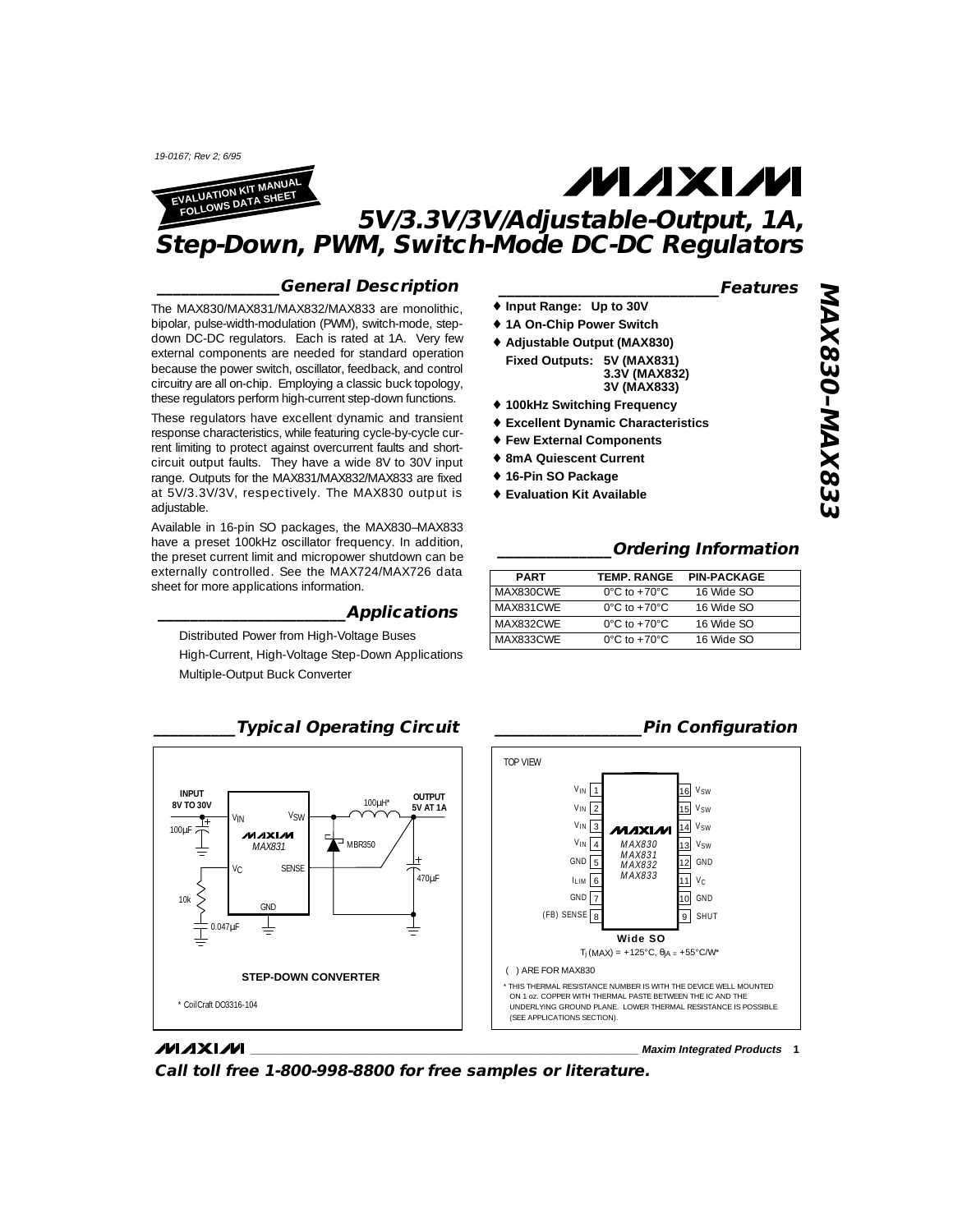## **ABSOLUTE MAXIMUM RATINGS**

| Switch Voltage with Respect to Input Voltage50V  |
|--------------------------------------------------|
| Switch Voltage with Respect to GND               |
|                                                  |
|                                                  |
| SHUT Voltage (not to exceed V <sub>IN</sub> )30V |

| Junction Temperature Range0°C to +125°C    |  |
|--------------------------------------------|--|
|                                            |  |
| Lead Temperature (soldering, 10sec) +300°C |  |

#### **Note 1:** Do not exceed switch-to-input voltage limitation.

Stresses beyond those listed under "Absolute Maximum Ratings" may cause permanent damage to the device. These are stress ratings only, and functional<br>operation of the device at these or any other conditions beyond those in

### **ELECTRICAL CHARACTERISTICS**

(V<sub>IN</sub> = 25V, T<sub>A</sub> = T<sub>MIN</sub> to T<sub>MAX</sub>, unless otherwise noted. Typical values are at T<sub>A</sub> = +25°C.)

| <b>PARAMETER</b>                    | <b>CONDITIONS</b>                                                                                    |                      | <b>MIN</b> | <b>TYP</b> | <b>MAX</b> | <b>UNITS</b>   |
|-------------------------------------|------------------------------------------------------------------------------------------------------|----------------------|------------|------------|------------|----------------|
| Input Supply Voltage Range          |                                                                                                      |                      | 8          |            | 30         | V              |
| Switch-On Voltage (Note 2)          | $\text{Isw} = 0.2\text{A}$                                                                           |                      |            |            | 1.1        | $\vee$         |
|                                     | $Isw = 1A$                                                                                           |                      |            |            | 1.4        |                |
| Switch-Off Leakage                  | $V_{IN} = 25V$ , $V_{SW} = 0V$                                                                       |                      |            |            | 150        |                |
|                                     | $V_{IN} = 30V$ , $V_{SW} = 0V$                                                                       | $TA = +25^{\circ}C$  |            |            | 250        | μA             |
| Supply Current (Note 3)             | $V_{IN} \leq 30V$ , $V_{SENSF} = 5.5V$ (MAX831/MAX832/<br>MAX833) or V <sub>FB</sub> = 2.5V (MAX830) |                      |            | 8          | 11         | mA             |
|                                     | $V_{SHIIT} = 0.1V$ (Note 4)                                                                          |                      |            | 140        | 500        | μA             |
| Minimum Supply Voltage (Note 5)     | Normal mode                                                                                          |                      |            | 7.3        | 8.0        | $\vee$         |
|                                     | Startup mode                                                                                         |                      |            | 3.5        | 4.8        |                |
|                                     | I <sub>LIM</sub> open                                                                                |                      | 1.2        | 1.7        | 2.2        |                |
| Switch-Current Limit (Note 6)       | $R_{I,IM}$ = 10k $\Omega$ (Note 7)                                                                   | $T_A = +25^{\circ}C$ |            | 1.2        |            | $\overline{A}$ |
|                                     | $R1$ $M = 7k\Omega$ (Note 7)                                                                         |                      |            | 0.8        |            |                |
| Maximum Duty Cycle                  |                                                                                                      |                      | 85         | 90         |            | $\%$           |
|                                     |                                                                                                      | $T_A = +25^{\circ}C$ | 90         | 100        | 110        |                |
| Switching Frequency                 |                                                                                                      |                      | 85         |            | 120        | <b>kHz</b>     |
|                                     | $VFR$ or $VSFNSF = OV$ (Note 6)                                                                      | $Ta = +25^{\circ}C$  |            | 20         |            |                |
| Switching-Frequency Line Regulation | $8V \leq V_{IN} \leq 30V$                                                                            |                      |            | 0.03       | 0.10       | %N             |
| Error-Amplifier Voltage Gain        | $1V \leq V_C \leq 4V$                                                                                | $TA = +25^{\circ}C$  |            | 2000       |            | V/V            |
| Error-Amplifier Transconductance    |                                                                                                      | $TA = +25^{\circ}C$  | 3000       | 5000       | 9000       | umho           |
| Error-Amplifier Source Current      | $VFB = 2.0V$ (MAX830) or<br>$V_{SFNSF} = 2.0V$<br>(MAX831/832/833)                                   | $T_A = +25^{\circ}C$ | 100        | 140        | 225        | μA             |
| Error-Amplifier Sink Current        | $V_{FR}$ = 2.5V (MAX830) or<br>$VSENSF = 5.5V$<br>(MAX831/832/833)                                   | $Ta = +25^{\circ}C$  | 0.6        | 1.0        | 1.7        | mA             |

**2 \_\_\_\_\_\_\_\_\_\_\_\_\_\_\_\_\_\_\_\_\_\_\_\_\_\_\_\_\_\_\_\_\_\_\_\_\_\_\_\_\_\_\_\_\_\_\_\_\_\_\_\_\_\_\_\_\_\_\_\_\_\_\_\_\_\_\_\_\_\_\_\_\_\_\_\_\_\_\_\_\_\_\_\_\_\_\_**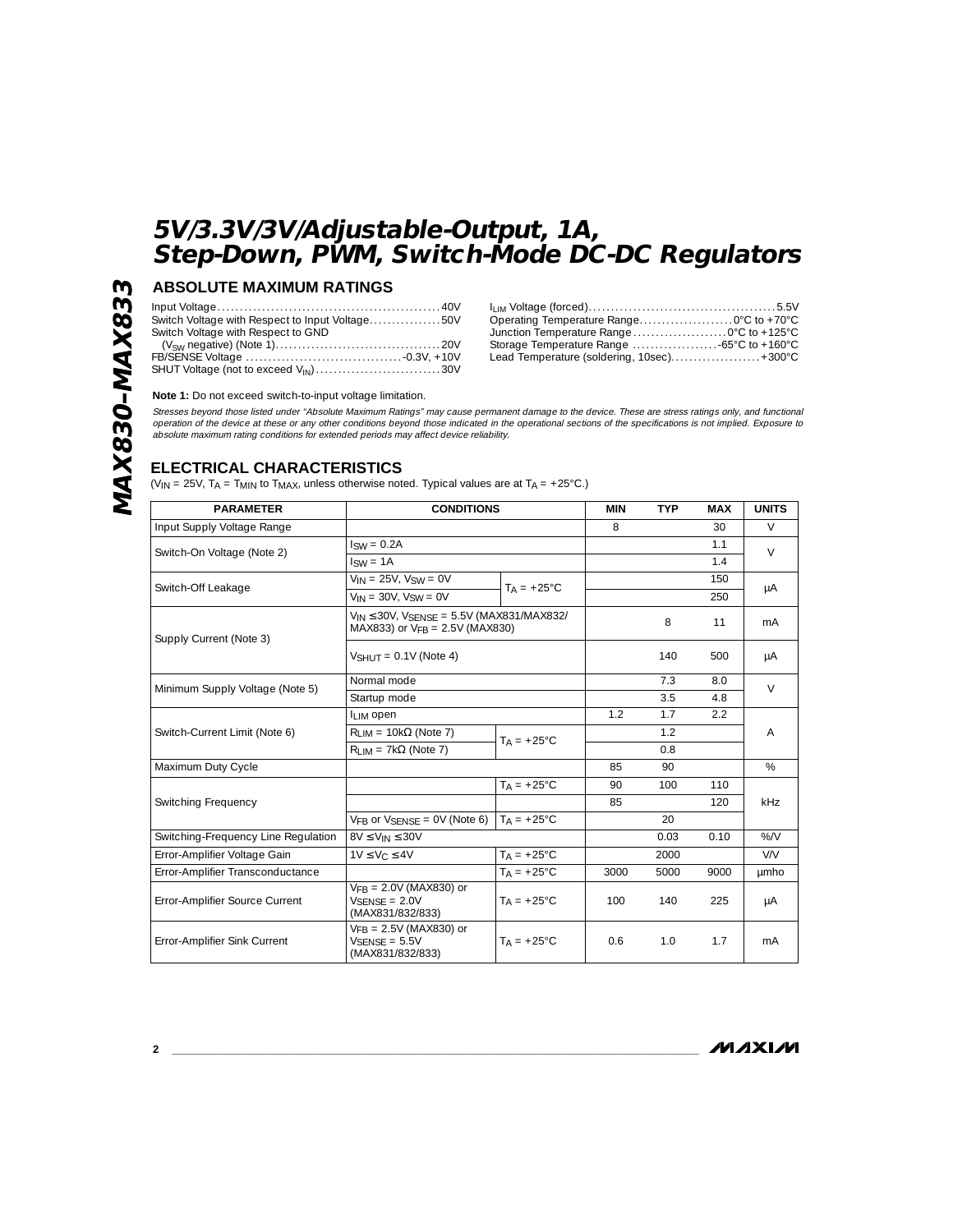#### **ELECTRICAL CHARACTERISTICS (continued)**

(V<sub>IN</sub> = 25V, T<sub>A</sub> = T<sub>MIN</sub> to T<sub>MAX</sub>, unless otherwise noted. Typical values are at T<sub>A</sub> = +25°C.)

| <b>PARAMETER</b>                               | <b>CONDITIONS</b>                                                          |                      | <b>MIN</b> | <b>TYP</b> | <b>MAX</b> | <b>UNIT</b> |
|------------------------------------------------|----------------------------------------------------------------------------|----------------------|------------|------------|------------|-------------|
|                                                |                                                                            | MAX831               | 4.85       | 5.00       | 5.15       |             |
| <b>SENSE Voltage</b>                           | $V_C = 2V$                                                                 | MAX832               | 3.20       | 3.30       | 3.40       | $\vee$      |
|                                                |                                                                            | MAX833               | 2.90       | 3.00       | 3.10       |             |
|                                                | $T_A = +25^{\circ}C$                                                       | MAX831               | 3.0        | 5.0        | 8.0        | $k\Omega$   |
| <b>SENSE Divider Resistance</b>                |                                                                            | MAX832               | 2.5        | 4.2        | 7.0        |             |
|                                                |                                                                            | MAX833               | 2.2        | 3.8        | 6.5        |             |
| SENSE Voltage Tolerance (Note 8)               | $V_{\text{OUT}}$ (nominal) = 5V (MAX831),<br>3.3V (MAX832), or 3V (MAX833) | $T_A = +25^{\circ}C$ |            | $\pm 0.5$  | ±2.0       | $\%$        |
|                                                |                                                                            |                      |            | $+0.5$     | $+3.0$     |             |
| <b>FB Bias Current</b>                         | $V_{FR}$ = $V_{RFF}$ (MAX830)                                              |                      |            | 0.5        | 2.0        | μA          |
| Reference Voltage                              | $V_C = 2V$ (MAX830) (Note 9)                                               |                      | 2.155      | 2.21       | 2.265      | $\vee$      |
| Reference Voltage Tolerance                    |                                                                            | $Ta = +25^{\circ}C$  |            | $+0.5$     | $+1.5$     | %           |
| (Notes 8, 9)                                   | $V_{RFF}$ (nominal = 2.21V) (MAX830)                                       |                      |            | $+1.0$     | $+2.5$     |             |
| Output Voltage Line Regulation                 | $8V \leq V_{IN} \leq 30V$                                                  |                      |            | 0.005      | 0.020      | %N          |
| V <sub>C</sub> Voltage                         | $T_A = +25^{\circ}C$<br>0% duty cycle                                      |                      |            | 1.5        |            | $\vee$      |
| V <sub>C</sub> Voltage Temperature Coefficient | 0% duty cycle                                                              |                      | $-4$       |            | mV/°C      |             |
|                                                | $VSHUIT = 5V$                                                              |                      |            | 10         | 20         |             |
| <b>SHUT Current</b>                            | $V_{SHUT} = 0.1V$ (shutdown)                                               |                      |            |            | 50         | μA          |
| <b>SHUT Threshold</b>                          | (shutdown)                                                                 | 0.10                 | 0.20       | 0.50       | $\vee$     |             |

**Note 2:** For switch currents between 0.2A and 1A, maximum switch-on voltage can be calculated via linear interpolation.

Note 3: By setting the SENSE pin to 5.5V (or the FB pin to 2.5V), the V<sub>C</sub> pin is forced to its low clamp level and the switch duty cycle is forced to zero, approximating the zero load condition.

**Note 4:** Device shut down. Switch leakage current not included.

Note 5: For proper regulation, total voltage from V<sub>IN</sub> to GND must be ≥ 8V after start-up. During start-up mode, device is switching but not regulating.

Note 6: To avoid extremely short switch-on times, the switch frequency is internally scaled down when VFB or V<sub>SENSE</sub> is less than 1.3V. Switch current limit is tested with  $V_{SENSE}$  or VFB adjusted to give a 1µs minimum switch-on time.

**Note 7:**  $R_{\text{LIM}} = \left[ \frac{I_{\text{LIM}}}{1 \text{A}} \times 7.6 \text{k}\Omega \right] + 1 \text{k}\Omega$ . Typical value only. Minimum to maximum deviation in current limit will be  $\pm 30\%$ , comparable to that with ILIM pin open.

**Note 8:** All conditions of input voltage, output voltage, temperature, and load current.

**Note 9:** FB is at the reference voltage when the MAX830 output voltage is in regulation.

**MAXIM** 

**\_\_\_\_\_\_\_\_\_\_\_\_\_\_\_\_\_\_\_\_\_\_\_\_\_\_\_\_\_\_\_\_\_\_\_\_\_\_\_\_\_\_\_\_\_\_\_\_\_\_\_\_\_\_\_\_\_\_\_\_\_\_\_\_\_\_\_\_\_\_\_\_\_\_\_\_\_\_\_\_\_\_\_\_\_\_\_ 3**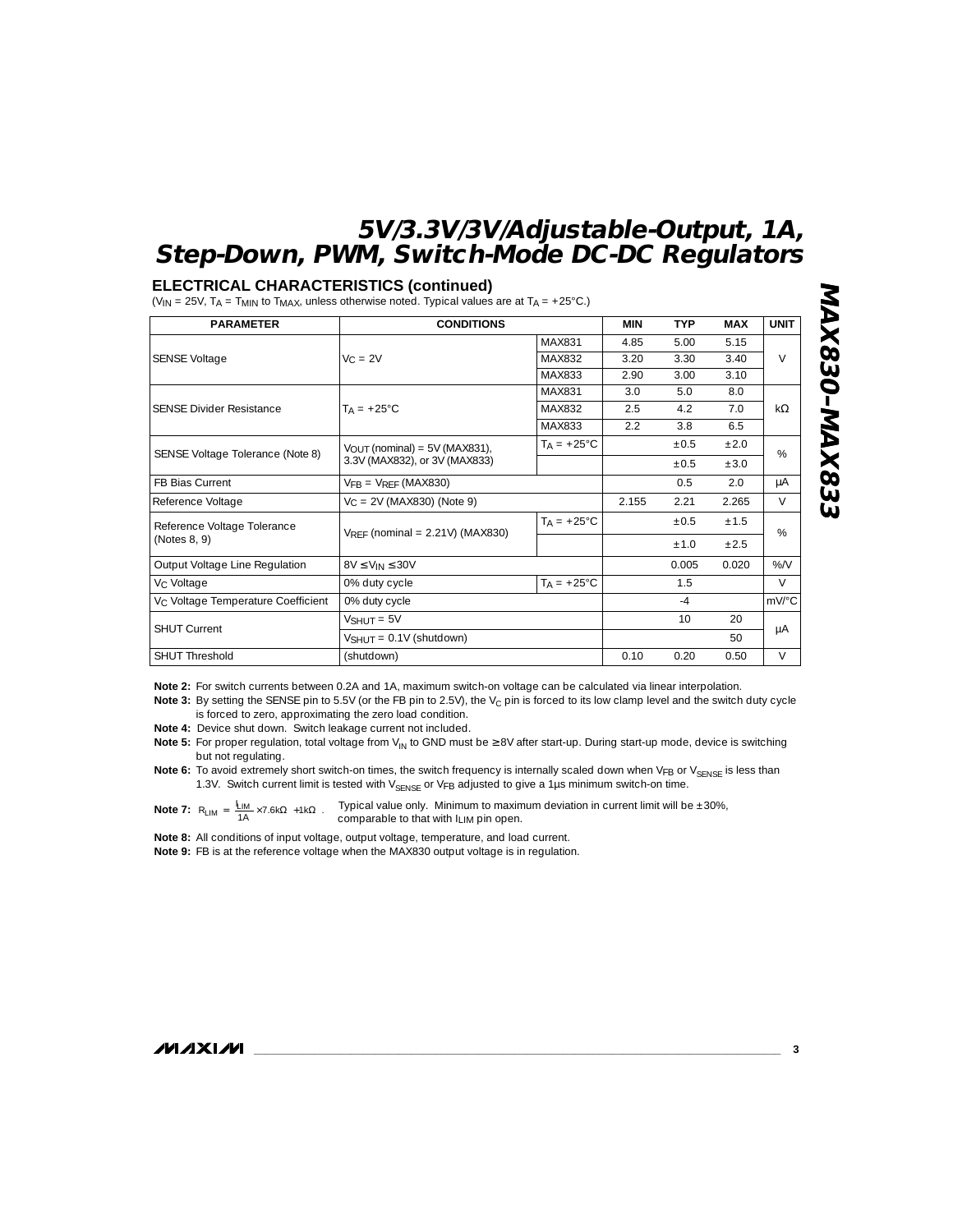## **\_\_\_\_\_\_\_\_\_\_\_\_\_\_\_\_\_\_\_\_\_\_\_\_\_\_\_\_\_\_\_\_\_\_\_\_\_\_\_\_\_\_\_\_\_\_\_\_\_\_\_\_\_\_\_\_\_\_\_\_\_\_Pin Description**

| <b>PIN</b>        | <b>NAME</b>                                                                                                                                                                                                                                                                                                     | <b>FUNCTION</b>                                                                                                                                                                                                                                                                              |  |  |
|-------------------|-----------------------------------------------------------------------------------------------------------------------------------------------------------------------------------------------------------------------------------------------------------------------------------------------------------------|----------------------------------------------------------------------------------------------------------------------------------------------------------------------------------------------------------------------------------------------------------------------------------------------|--|--|
| 8                 | <b>SENSE</b><br>(MAX831/<br>2/3)                                                                                                                                                                                                                                                                                | For the MAX831/MAX832/MAX833, SENSE input is the internal error amplifier's input, and should be<br>directly connected to $V_{OUT}$ . SENSE also aids current limiting by reducing oscillator frequency when $V_{OUT}$<br>is low.                                                            |  |  |
|                   | F <sub>B</sub><br>(MAX830)                                                                                                                                                                                                                                                                                      | For the MAX830, the FB input is the internal error amplifier's input, and should be connected to the mid-<br>point of a potential divider between VOUT and GND (Figure 1). The output voltage, during regulation, will<br>be that value that forces 2.21V (V <sub>RFF</sub> ) at the FB pin. |  |  |
| 11                | Error-amplifier output. A series RC network connected to this pin compensates the device. Output swing<br>$V_{C}$<br>is limited to about 5.8V in the positive direction and -0.7V in the negative direction. $V_C$ can also synchro-<br>nize the device to an external TTL clock in the 115kHz to 170kHz range. |                                                                                                                                                                                                                                                                                              |  |  |
| 5, 7,<br>10, 12   | Ground requires a short, low-noise connection to ensure good load requlation. The internal reference is referred<br><b>GND</b><br>to GND, so errors at this pin are multiplied by the error amplifier. Use thick copper for low thermal resistance.                                                             |                                                                                                                                                                                                                                                                                              |  |  |
| 13, 14,<br>15, 16 | $V_{SW}$                                                                                                                                                                                                                                                                                                        | Internal power switch output (rated for 1A load current)                                                                                                                                                                                                                                     |  |  |
| 1, 2,<br>3, 4     | $V_{IN}$                                                                                                                                                                                                                                                                                                        | V <sub>IN</sub> supplies power to the internal circuitry and also connects to the collector of the internal power switch.<br>V <sub>IN</sub> must be bypassed with a low-ESR capacitor, typically 100µF.                                                                                     |  |  |
| 6                 | l <sub>l IM</sub>                                                                                                                                                                                                                                                                                               | Switch-current limit can be reduced by connecting an external resistor $(R_{LM})$ from $I_{LM}$ to GND<br>(See Note 7 in <i>Electrical Characteristics</i> ). Leave I <sub>LIM</sub> floating for maximum current limit.                                                                     |  |  |
| 9                 | <b>SHUT</b>                                                                                                                                                                                                                                                                                                     | Shutdown is achieved by pulling SHUT low. Leave SHUT floating for normal operation.                                                                                                                                                                                                          |  |  |

### **\_\_\_\_\_\_\_\_\_\_Applications Information**

Although the MAX830–MAX833 are high-efficiency step-down voltage converters, certain precautions are required to avoid excessive chip temperature (the absolute maximum rating for this parameter, Tj, is +125°C). The 16-pin SO package has thermal resistance of +55°C/W when mounted properly; this limits continuous chip power dissipation to the 1W range.

When installing these chips:

- 1) Use wide and, if possible, thick copper traces to connect the leads (especially the GND pins) to reduce thermal resistance.
- 2) Bond the package firmly to the board or use a clipstyle heatsink. A very small drop of thermal paste between the chip package and the copper ground plane is also helpful.
- 3) Confirm that the range of device operation is such that the chip temperature does not exceed the allowed maximum of  $T_i = +125^{\circ}$ C. This can be determined from Tables 1 and 2.

Tables 1 and 2 show numbers for maximum allowed load current based on not exceeding the  $Ti = +125^{\circ}C$ limit. If the input voltage range, ambient temperature, and/or output voltage setting allow for an unsafe level of load current, limit the load current to a safe value by connecting the appropriate resistor from the ILIM pin to GND. With no external resistor, the preset switch cur-

rent limit (typically 1.7A) will limit the load current to about 1.3A. Table 1 shows safe operating load currents for the MAX830 for various values of input and output voltage and at three different ambient temperatures of  $TA = +25^{\circ}C$ ,  $+45^{\circ}C$ , and  $+70^{\circ}C$ , respectively. Table 2 shows the same information, but for the fixed output voltage MAX831, MAX832, and MAX833.

When consulting these tables, note that power surges of less than 30sec need not be considered from a thermal standpoint. It is important for proper regulation, however, that a power surge not require a peak switch current exceeding the 1.2A (min) switch current limit. Also, the inductor's current rating should exceed IPEAK. For highest efficiency, the inductor series resistance should be  $0.4\Omega$  or less. IPEAK and ILOAD are related by the following formula:

> [VOUT x (VIN - VOUT)]  $IPEAK = I$ <sub>LOAD</sub> + -VIN x L x 200,000

Example: MAX830 with  $V_{IN} = 30V$ ,  $V_{OUT} = 15V$ ,  $I$ LOAD = 0.5A continuous,  $L = 100$ µH and  $TA = +70^{\circ}C$ IPEAK = 0.86A (which is below 1.2A (min) preset switch current limit); and from Table 1: maximum ILOAD allowed = 0.8A continuous (i.e., operation is safe).

**4 \_\_\_\_\_\_\_\_\_\_\_\_\_\_\_\_\_\_\_\_\_\_\_\_\_\_\_\_\_\_\_\_\_\_\_\_\_\_\_\_\_\_\_\_\_\_\_\_\_\_\_\_\_\_\_\_\_\_\_\_\_\_\_\_\_\_\_\_\_\_\_\_\_\_\_\_\_\_\_\_\_\_\_\_\_\_\_**

**MAX830–MAX833**

**MAX830-MAX833**